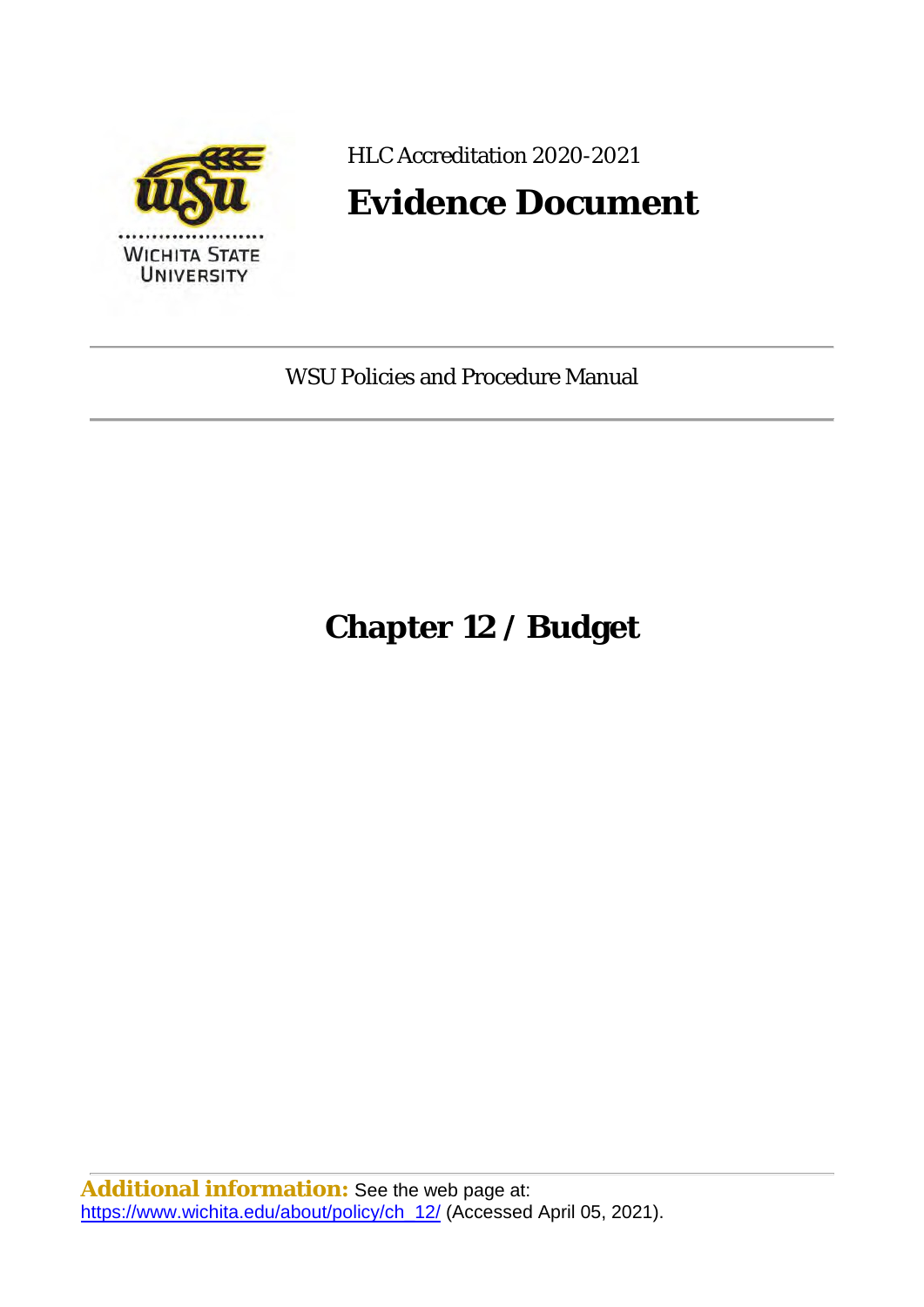

# **WSU Policies and Procedures**

## **Chapter 12 - Budget**

- **[12.01 / Budget Planning and Allocation Process](https://www.wichita.edu/about/policy/ch_12/ch12_01.php)** Effective: July 1, 1997 | Revised: February 13, 2017
- **[12.02 / Shrinkage](https://www.wichita.edu/about/policy/ch_12/ch12_02.php)** Effective: July 1, 1997 | Revised: February 13, 2017
- **[12.03 / Budget Administration and Budget Adjustments](https://www.wichita.edu/about/policy/ch_12/ch12_03.php)** Effective: July 1, 1997 | Revised: February 13, 2017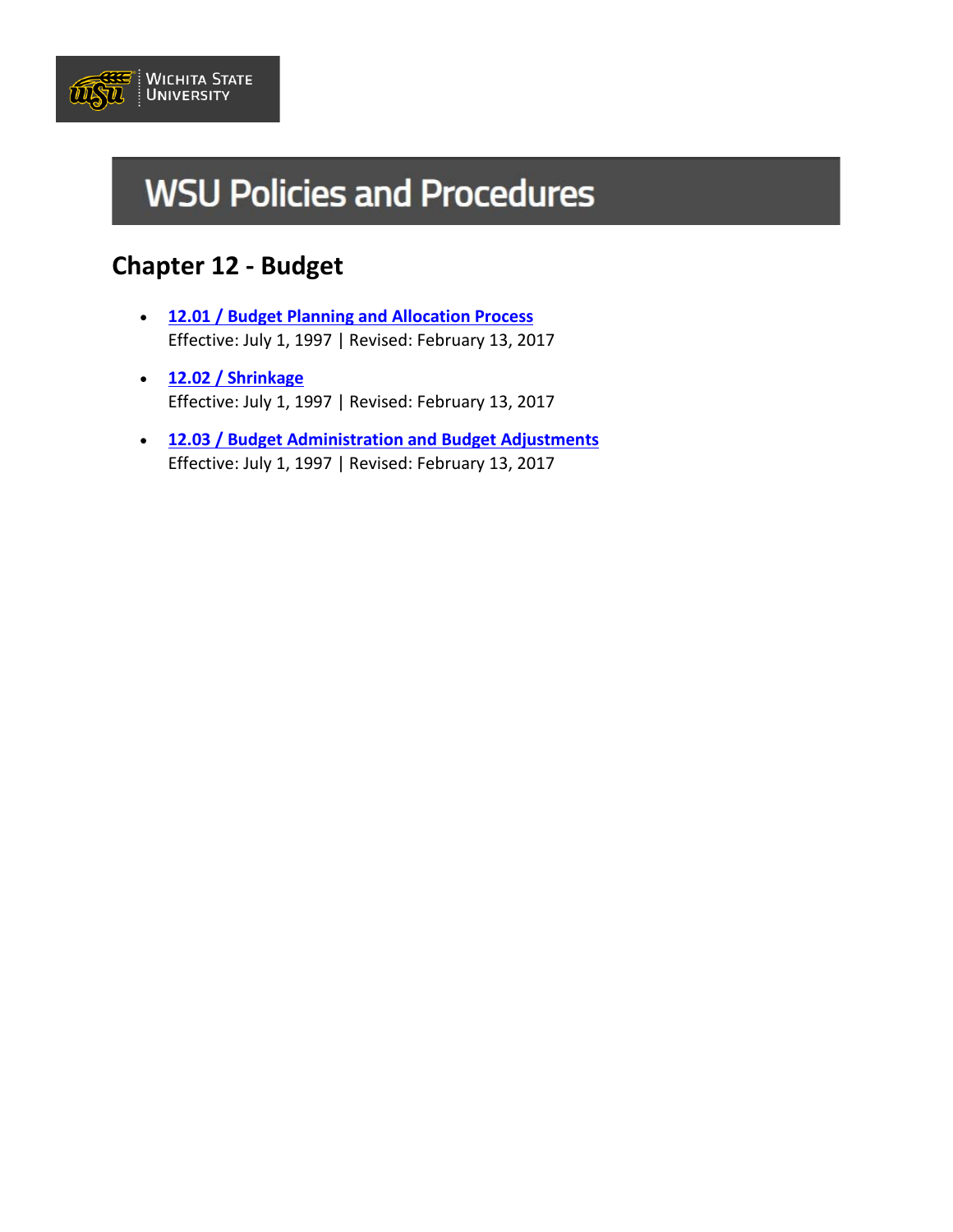

## **12.01 / Budget Planning and Allocation Process**

Effective: July 01, 1997 Revised: February 13, 2017

### **I.Policy**

#### **A. Committees**

Budget planning at Wichita State University embraces an inclusive and collaborative development process that takes place through several committees, which include the University Budget Advisory Committee, the President's Budget Advisory Team, and the Student Government Association's Student Fee Committee.

#### **1. The University Budget Advisory Committee**

The University Budget Advisory Committee is the forum for campus-wide input to the budget planning process and is composed of representatives from the Faculty Senate, Unclassified Professional Senate, University Support Staff Senate, Student Government Association, Provost for Academic Affairs, Vice President for Finance and Administration, the University Budget Director as Chair and the General Counsel as legal advisor. The committee's primary role is to provide guidance and feedback regarding operating budget planning, enhancements, tuition proposals, and student fees to ensure transparency and engagement with different interests across the campus.

#### **2. The President's Budget Advisory Team**

The President's Budget Advisory Team, selected by the President, is responsible for assisting the President in formulating the final budget based on the goals included within the University's strategic plan. Ultimately, all final budget development decisions rest with the President.

#### **3. The Student Government Association's Student Fee Committee**

The Student Government Association's Student Fee Committee is responsible for recommending budget allocations and corresponding student fee rates under the authority of the association and in accordance with the statutes governing the activities of the association. Authority rests with the President to change the recommendations prior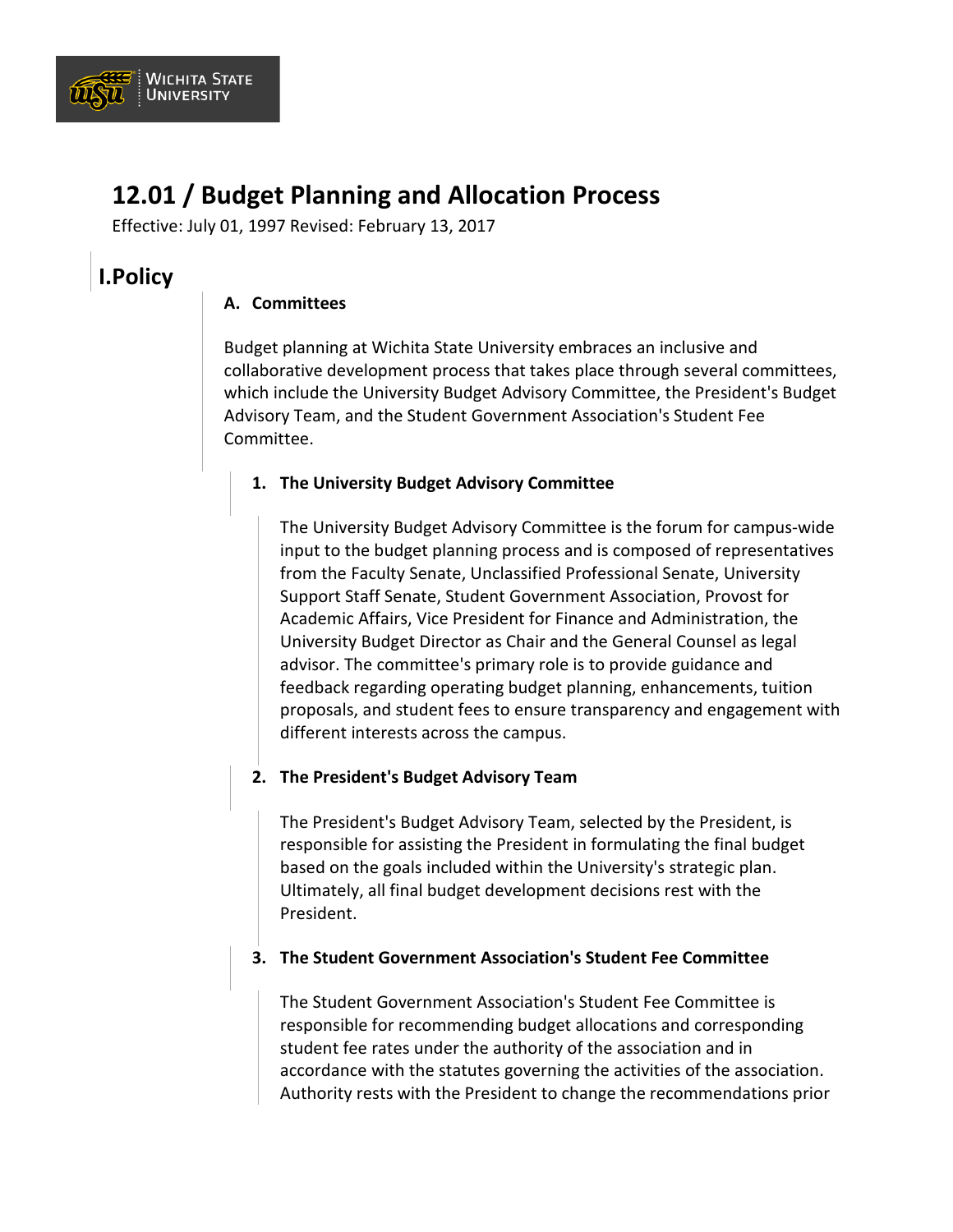

to submission to the Board of regents as part of the annual tuition proposal.

#### **B. The budget planning and allocation process**

The budget planning and allocation process begins approximately 12 months in advance of the fiscal year for which funding is requested. Within this time frame, multiple budget documents are prepared.

#### **1. Annual Operating Budget**

Allocation of resources made available to Wichita State University by legislative, gubernatorial and Board of Regents' actions is accomplished through preparation of the Annual Operating Budget. The budget includes expenditures by program, source of funds and budgeted staffing and salaries by position for each program. Using guidelines developed through budget and strategic planning discussions with the University Budget Advisory Committee and the President's Budget Advisory Team, base budget targets are distributed to each division. Then at the departmental level, recommended budget requests are submitted by budget officers into the University's online Budget System. The review process progresses up through budget review officers to the President who approves the final budget, which is printed and distributed in July to the Board of Regents and the University campus. The Annual Operating Budget also includes the development of student fee budgets, in accordance with the statutes of the Student Government Association.

#### **2. Board of Regents Annual Tuition Proposal**

Tuition and fee rates are approved by the Kansas Board of Regents in early May based on the University's tuition proposal for the upcoming budget year. As part of the submission process, the division of Academic Affairs and Budget Office prepare the University's annual Comprehensive Fee Schedule, which is used as the basis for the proposal.

#### **3. Board of Regents and State of Kansas Biennial Budget Request**

The biennial budget submission follows the guidelines established by both the Board of Regents and the Kansas Division of the Budget for the subsequent two fiscal years. Prior to submission of the University's biennial budget to the State of Kansas, the Board of Regents conducts an in-depth review of appropriation requests during an annual budget workshop in July to formulate the Board's unified state appropriation request to the Governor and Legislature.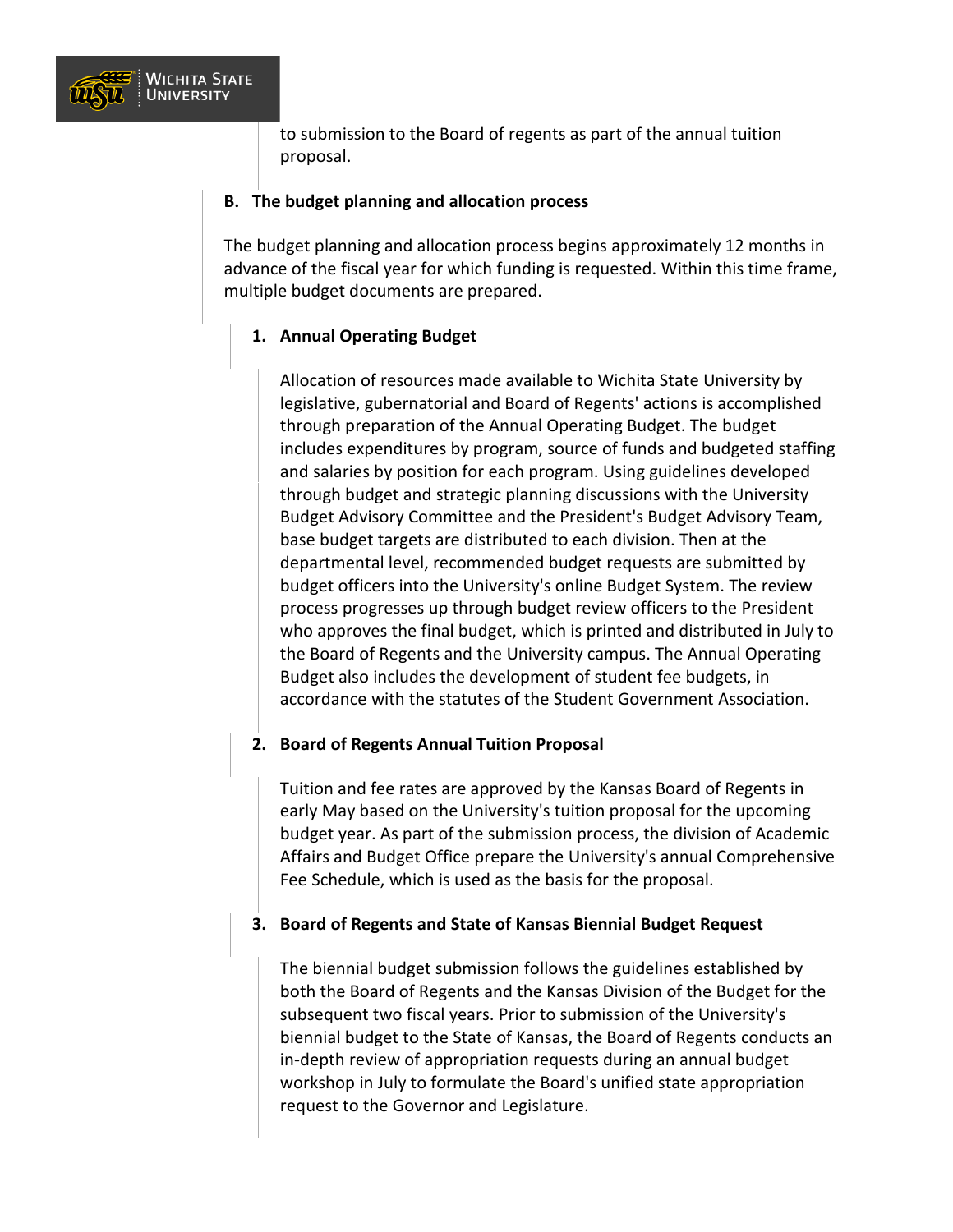

Following the budget workshop, a biennial budget request document, based on the recommendations of the Kansas Board of Regents, is prepared for submission to the Kansas Division of the Budget, Governor and Legislature. This budget is due on September 15. It is first reviewed by personnel in the State Division of Budget. Recommendations of the Division of Budget are forwarded to the Governor and shared with the Regents universities. The Governor presents his proposed budget to the Legislature in early January. The initial appropriation bill that begins the Legislative process contains the Governor's budget. The appropriation bill is reviewed and debated by the House Appropriations Committee and the Senate Ways and Means Committee. Appeals for restoration of funds approved by the Kansas Board of Regents but deleted by the Governor are possible at this stage of the process. The final appropriations action by the full Legislature that is later signed by the Governor establishes the spending authority for the University.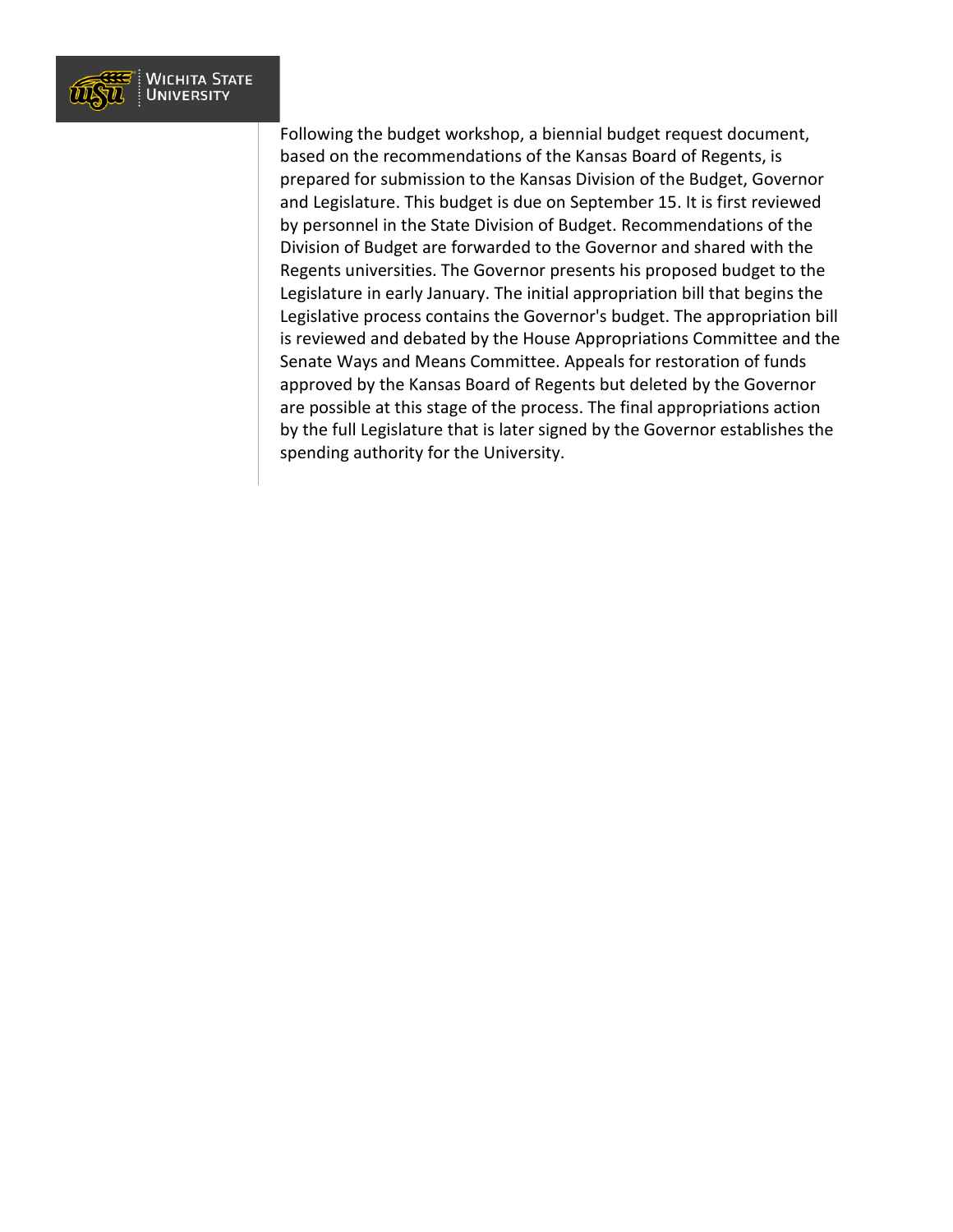

## **12.02 / Shrinkage**

Effective: July 01, 1997 Revised: February 13, 2017

## **I.Policy**

Shrinkage is a reduction to the University budget for salaries and fringe benefits as a result of vacancies that occur throughout the fiscal year. It is a reduction imposed by the state on general use funded budgets. The total budget required for salaries and fringe benefits is reduced by a percentage factor as determined through the appropriation process. Absent the shrinkage reduction, University departmental budgets are funded fully for salary and fringe benefit requirements.

Shrinkage applicable to the individual departments are centralized according to their respective college or division. Separate shrinkage accounts are established for each college or division at the beginning of each fiscal year with the amount of budgeted shrinkage. It is the responsibility of the budget review officer for each college and division to prepare a plan that details how shrinkage will be covered through unfilled positions.

Effective July 1 of each fiscal year, funds from all vacant positions will be removed from departmental budgets by the University Budget Office and placed in the appropriate shrinkage accounts. Additional funds will flow into and out of the shrinkage accounts and departmental budgets in accordance with established employment, termination, and change of status procedures on budgeted positions. A report detailing the status of all University shrinkage accounts is provided to the president and vice presidents monthly.